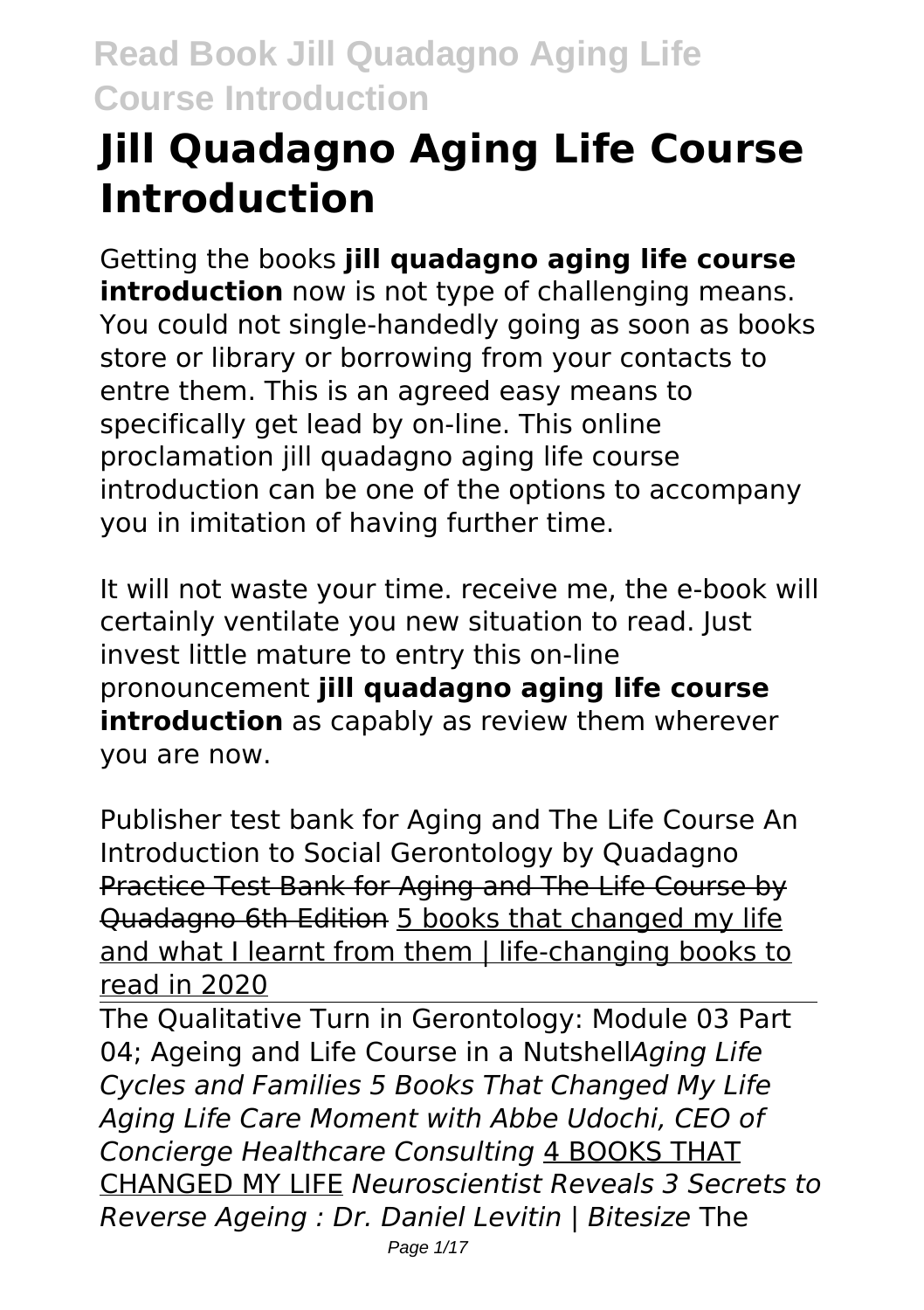biology of aging: Unravelling the secrets of healthy aging CONQUER AGING - Gut Microbiota's Effect in Health \u0026 Aging | Dr Michael Lustgaten - Interview Clips

Finding and Getting the Most Out of Your Postdoctoral Fellowship Experience Passive Income: How I Make \$7,200 A Month (5 Ways) *How To Go From \$0 to \$100,000 in 2020* absolutely life-changing books. I did an Ayurvedic cleanse and this is what happened  $\Pi$ kitchari digestion reset | panchakarma HEALTHY HABITS: 10 daily habits that changed my life (sciencebacked) How I Set And Achieve Goals How I Wrote My First Children's Book | Self Publishing | KDP \u0026 Ingramspark | Very Detailed HOW TO END A PICTURE BOOK STORY

Why I Wear The Same Thing Every Day (Minimalist Wardrobe)5 Books That Changed My Life! | Life Changing Personal Development Books You NEED To Read! 8 Life Changing Books | My Top Book Recommendations | Books that Changed MY Life | Ayodeji Awosika *An Introduction to Behavioral Gerontology* The Formula for Successful Aging | Gary Small | TEDxUCLA 3 Books that Changed my Life Aging, Geroscience and Longevity Symposium – Session one 5 BOOKS THAT LEGITIMATELY CHANGED MY LIFE || Book Reccomendations How He Makes \$45K/Mo With Children's Books! - Feat... Jay Boyer The Importance of Understanding Aging *Jill Quadagno Aging Life Course*

Quadagno's groundbreaking text, Aging and the Life Course: An Introduction to Social Gerontology, examines the relationship between quality of life in old age and its experiential catalysts. Throughout the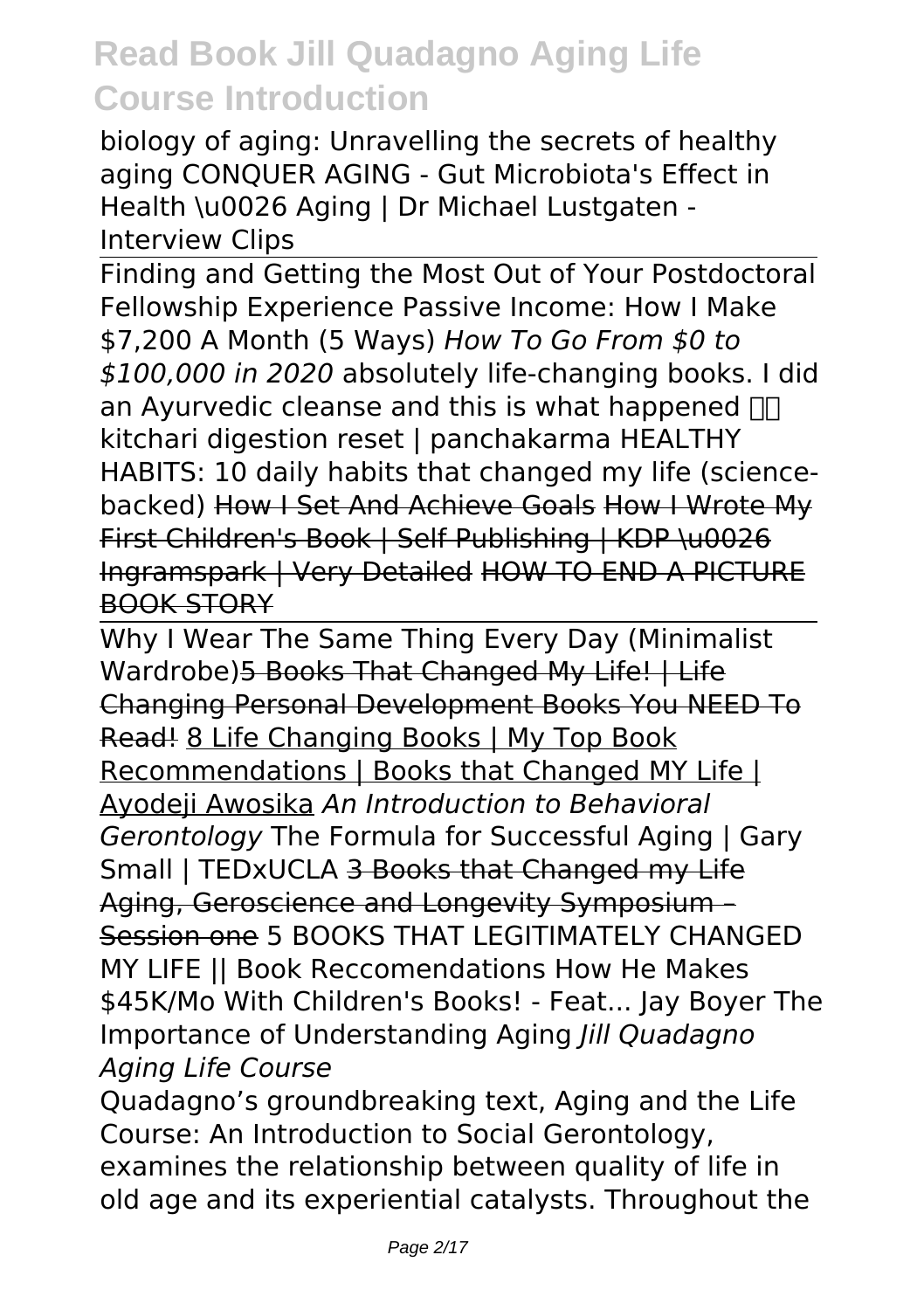text an emphasis is placed on the intersectionality of race, class, gender, and culture, and how these classifications affect quality of life.

#### *Amazon.com: Aging and the Life Course: An Introduction to ...*

Aging and the Life Course is a comprehensive interdisciplinary text in social gerontology. It provides students with a firm grounding in methodological and theoretical issues associated with aging and examines changes in social roles, relationships and the biological and psychological process that occur as people grow older.

#### *Amazon.com: Aging and the Life Course: An Introduction to ...*

Quadagno's groundbreaking text, Aging and the Life Course: An Introduction to Social Gerontology ,examines the relationship between quality of life in old age and its experiential catalysts. Throughout the text an emphasis is placed on the intersectionality of race, class, gender, and culture, and how these classifications affect quality of life.

*Aging and the Life Course: An Introduction to Social ...* Aging and the Life Course: An Introduction to Social Gerontology, 8th Edition by Jill Quadagno (9781260804270) Preview the textbook, purchase or get a FREE instructor-only desk copy.

*Aging and the Life Course: An Introduction to Social ...* Aging and the Life Course: An Introduction to Social Gerontology by Quadagno, Jill (January 13, 2010) Hardcover Hardcover – January 1, 1700 4.7 out of 5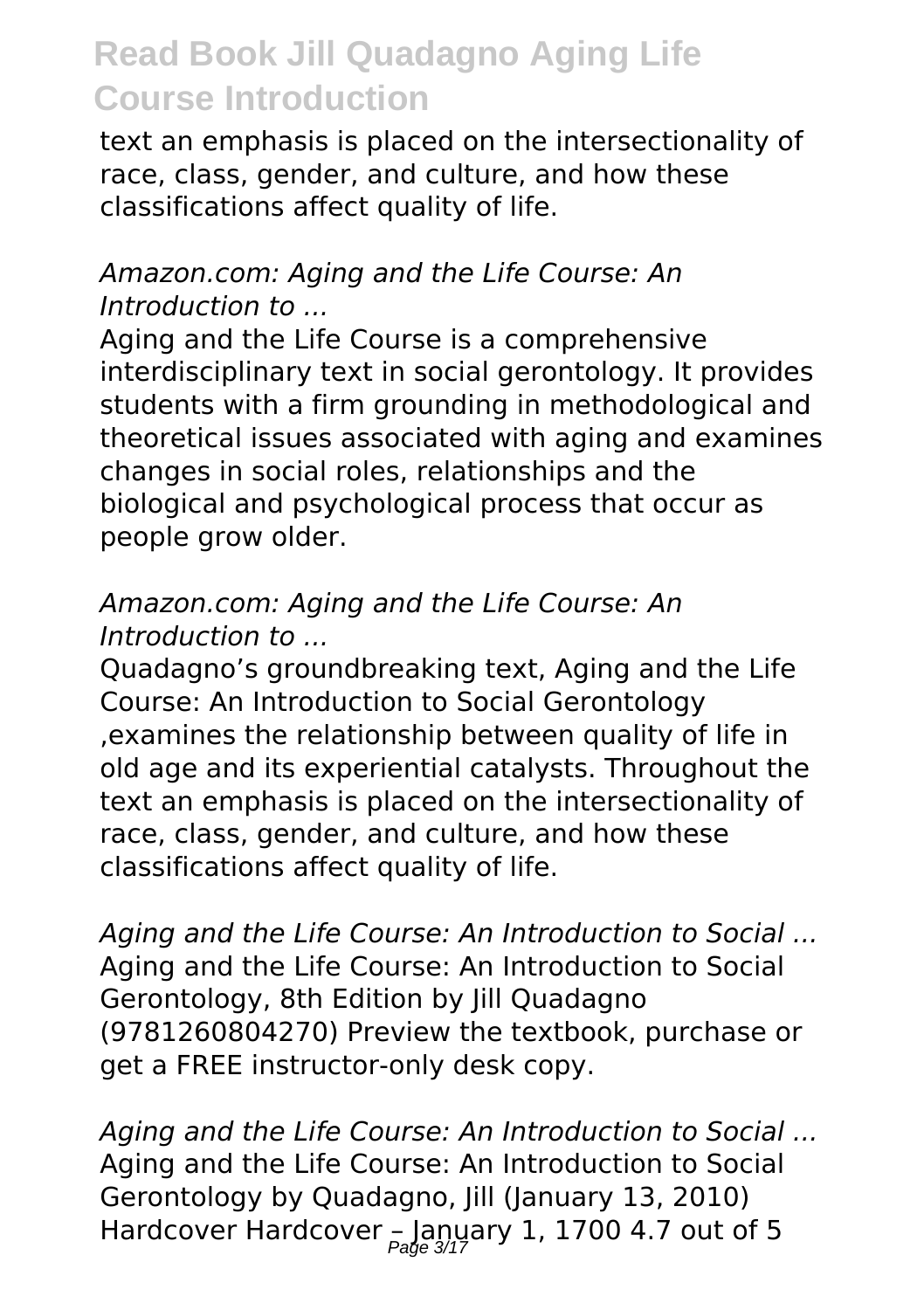stars 45 ratings See all formats and editions

*Aging and the Life Course: An Introduction to Social ...* Quadagno's groundbreaking text, Aging and the Life Course: An Introduction to Social Gerontology, examines the relationship between quality of life in old age and its experiential catalysts. Throughout the text an emphasis is placed on the intersectionality of race, class, gender, and culture, and how these classifications affect quality of life.

### *Amazon.com: Loose Leaf for Aging and The Life Course ...*

Jill QuadagnoËs groundbreaking text Aging and the Life Course examines the relationship between quality of life in old age and its experiential catalysts. Throughout the text an emphasis is placed on the intersectionality of race, class, gender, and culture, and how these classifications affect quality of life.

### *[PDF] Aging And The Life Course | Download Full eBooks Online*

Aging and the Life Course An Introduction to Social Gerontology 7th Edition Quadagno Solutions Manual. Full file at https://testbankuniv.eu/

#### *(PDF) Aging-and-the-Life-Course-An-Introduction-to-Social ...*

This kind of Aging and the Life Course: An Introduction to Social Gerontology without we recognize teach the one who looking at it become critical in imagining and analyzing.

*Aging-And-The-Life-Course-An-Introduction-To-Social* Page 4/17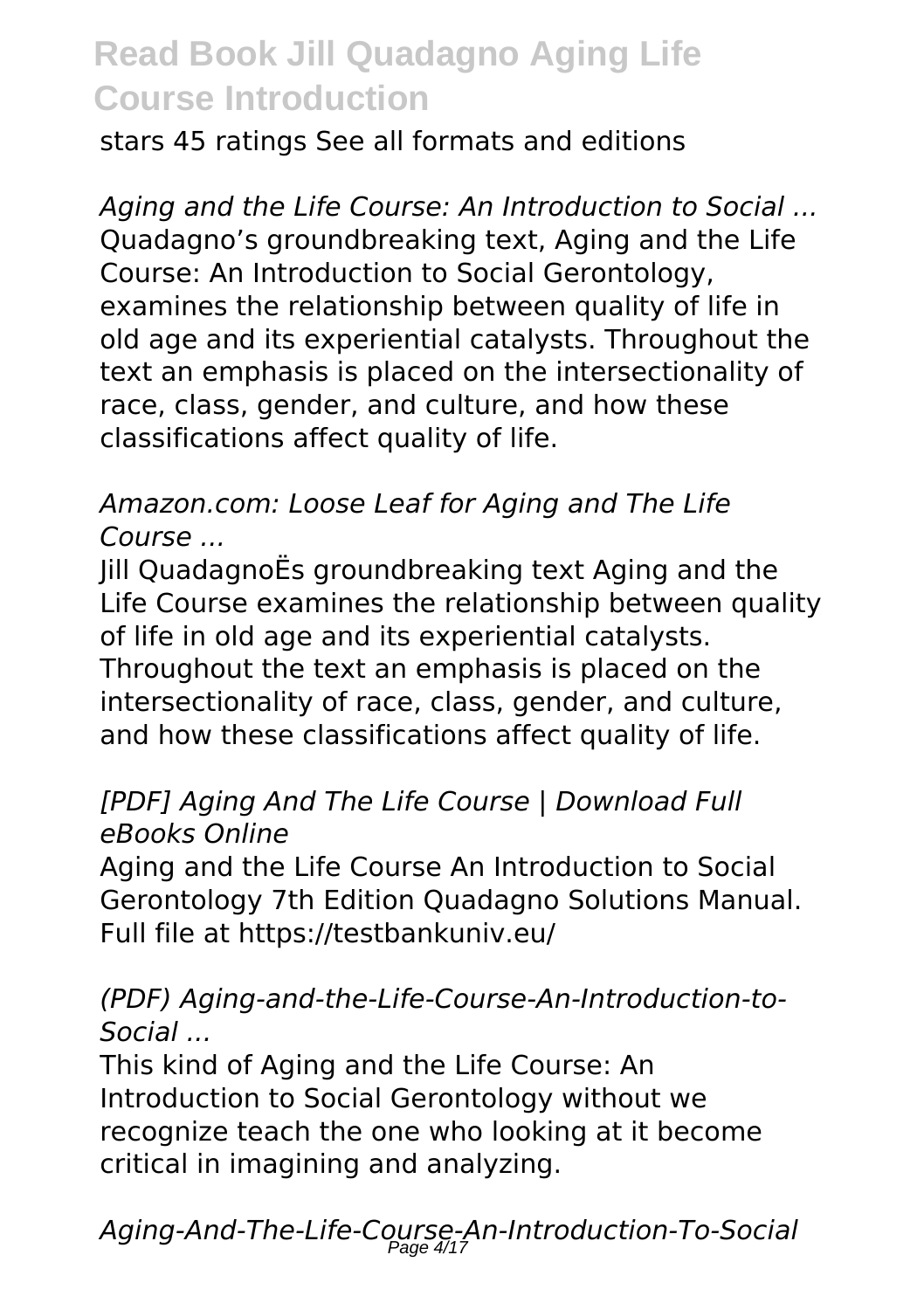*...*

Aging And The Life Course Social Aging And The Life Course Social by Jill S. Quadagno. Download in PDF, EPUB, and Mobi Format for read it on your Kindle device, PC, phones or tablets. Aging And The Life Course books. Click Download for free ebooks. Aging And The Life Course

#### *PDF Books Aging And The Life Course Social Free Online*

Aging and the Life Course is a comprehensive interdisciplinary text in social gerontology. It provides students with a firm grounding in methodological and theoretical issues associated with aging and examines changes in social roles, relationships and the biological and psychological process that occur as people grow older.

#### *Aging and The Life Course: An Introduction to Social ...*

Quadagno's groundbreaking text, Aging and the Life Course: An Introduction to Social Gerontology, examines the relationship between quality of life in old age and its experiential catalysts.

*Aging and the Life Course: An Introduction to Social ...* Share - Loose Leaf for Aging and the Life Course by Jill Quadagno (2017, Book, Other) Loose Leaf for Aging and the Life Course by Iill Ouadagno (2017, Book, Other) Be the first to write a review. About this product. Current slide {CURRENT\_SLIDE} of {TOTAL\_SLIDES}- Top picked items. Brand new. \$194.95. New (other) \$194.94. Pre-owned.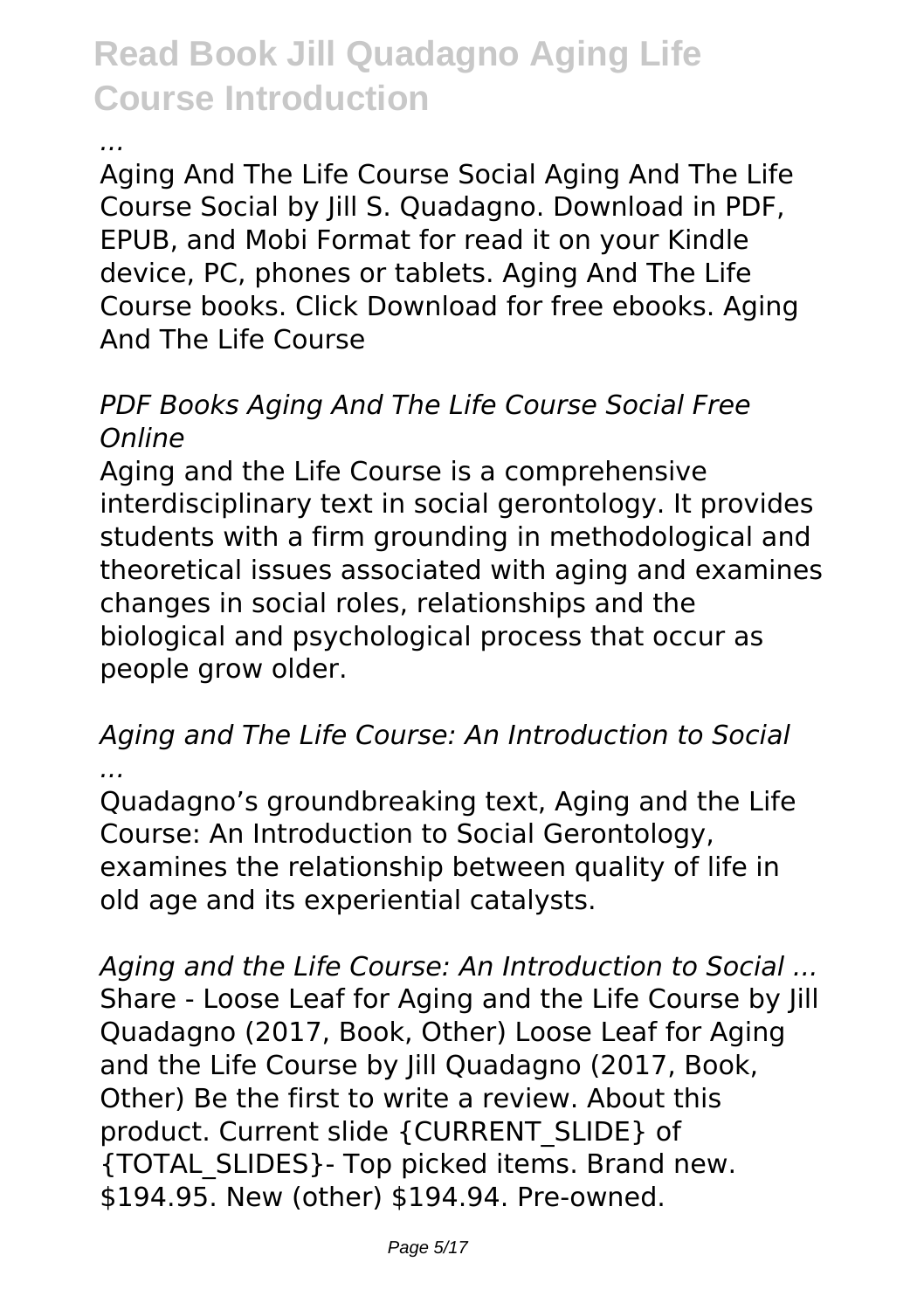### *Loose Leaf for Aging and the Life Course by Jill Quadagno ...*

Jill QuadagnoËs groundbreaking text Aging and the Life Course examines the relationship between quality of life in old age and its experiential catalysts. Throughout the text an emphasis is placed...

### *Aging and The Life Course: An Introduction to Social ...*

Hello Select your address Early Black Friday Deals Best Sellers Gift Ideas New Releases Electronics Books Customer Service Home Computers Gift Cards Coupons Sell

#### *Loose Leaf for Aging and The Life Course: Quadagno, Jill ...*

Quadagno's groundbreaking text, Aging and the Life Course: An Introduction to Social

Gerontology,examines the relationship between quality of life in old age and its experiential catalysts.

*Aging and the Life Course: An Introduction to Social ...* "Aging and the Life Course" is a comprehensive interdisciplinary text in social gerontology. It provides students with a firm grounding in methodological and theoretical issues associated with aging and examines changes in social roles, relationships and the biological and psychological process that occur as people grow older.

*Aging and the Life Course: An Introduction to Social ...* Aging and the Life Course: An Introduction to Social Gerontology: Quadagno, Jill S.: Amazon.sg: Books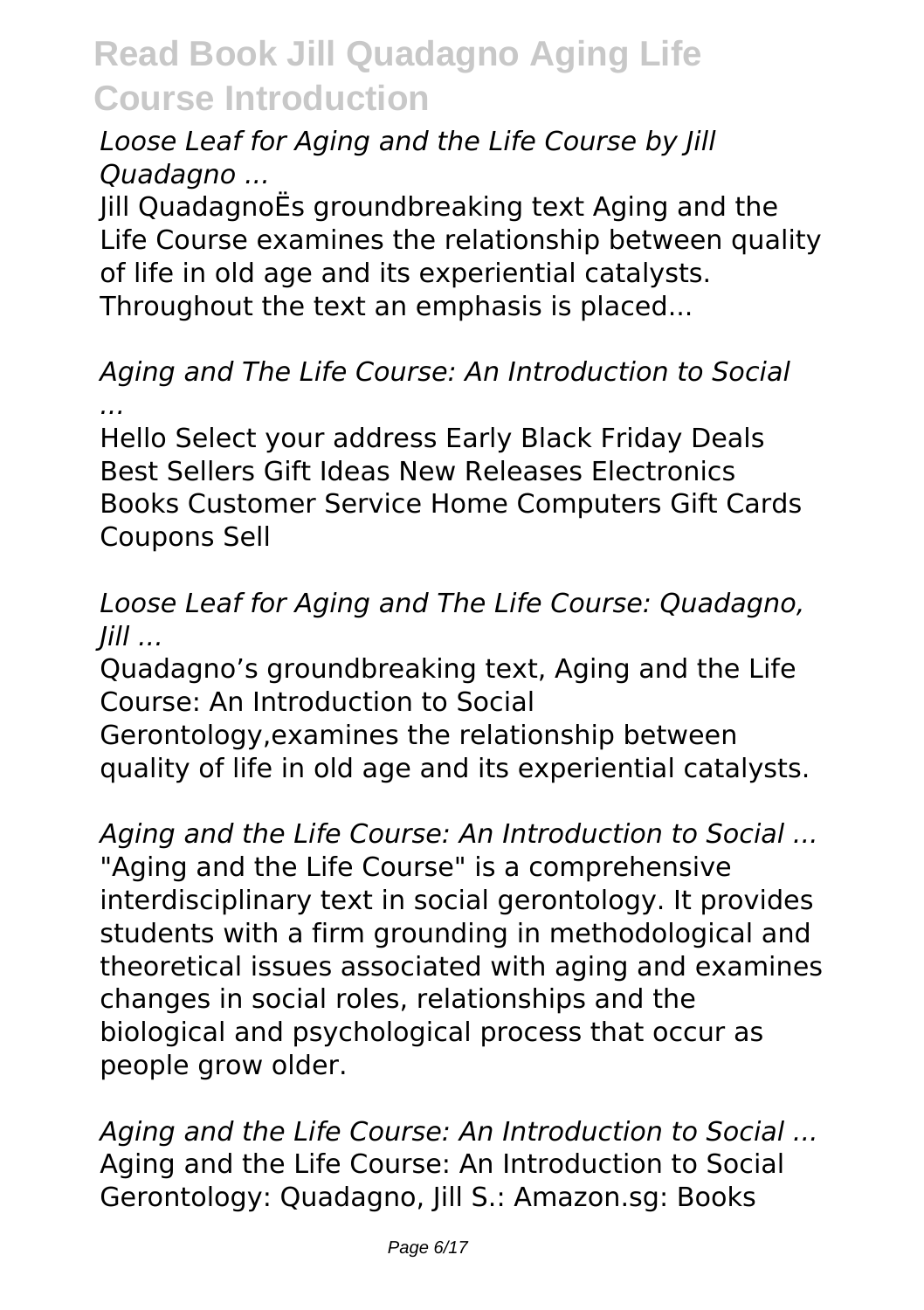*Aging and the Life Course: An Introduction to Social ...* aging and the life course an introduction to social gerontology 4th fourth edition by jill quadagno Oct 16, 2020 Posted By Dr. Seuss Publishing TEXT ID f999b2a3 Online PDF Ebook Epub Library zip download aging and the life course an introduction to social gerontology 7th edition aging and the life course an introduction to social gerontology jill s quadagno

*Aging And The Life Course An Introduction To Social ...* View Test Prep - Chapter 4 Reading Guide from GRN 250 at University of Kentucky. Chapter 4 Reading Guide Quadagno, J. (2014). Aging and the Life Course. 6th Ed. New York, NY: McGraw-Hill. [J. Brown,

"Quadagno's groundbreaking text, Aging and the Life Course: An Introduction to Social Gerontology, examines the relationship between quality of life in old age and its experiential catalysts. Throughout the text an emphasis is placed on the intersectionality of race, class, gender, and culture, and how these classifications affect quality of life. Students will come away with a broad background for understanding crucial and current policy debates. Digital Connect -- The Connect Suite effectively engages students in the course so they are better prepared for class, more active in discussion, and achieve better results. Its innovative and adaptive technology addresses a wide variety of student and instructor needs with a rich database of assignable and assessable activities, each attached to learning objectives. Connect, part of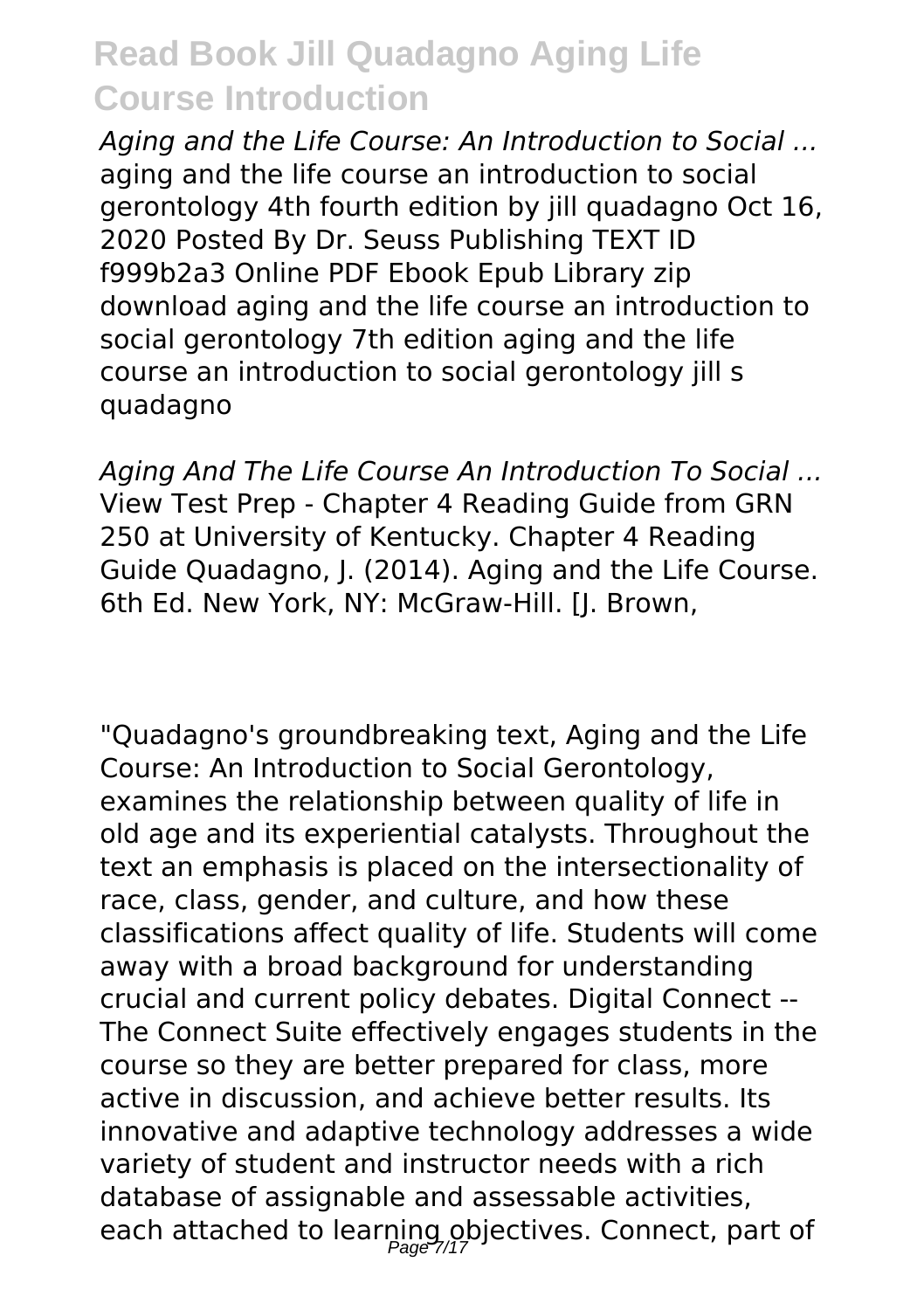the Connect suite, is a web-based assignment and assessment platform that features a number of powerful tools that make managing assignments easier for instructors and learning and studying more engaging and efficient for students. Connect InsightTM -- As part of the Connect Suite, InsightTM puts real-time analytics in your hands so you can take action early and keep struggling students from falling behind. Designed for your tablet or desktop computer, Insight is a series of visual displays providing at-aglance information regarding how your section, students, and assignments are doing. SmartBook -- As part of the Connect Suite, SmartBook is the first and only adaptive reading and learning experience that changes the way students read. It creates a personalized, interactive reading environment like no other by highlighting important concepts, while helping students identify their strengths and weaknesses. This ensures that he or she is focused on the content needed to close specific knowledge gaps, while it simultaneously promotes long term learning. LearnSmart -- As part of the Connect Suite, LearnSmart is an adaptive learning program designed to help students learn faster, study smarter, and retain more knowledge for greater success. Millions of students have answered billions of questions in LearnSmart, making it the most widely used tool that's proven to strengthen memory recall, retain student attendance, and boost grades"--

Quadagno's groundbreaking text, Aging and the Life Course: An Introduction to Social Gerontology, examines the relationship between quality of life in old age and its experiential catalysts. Throughout the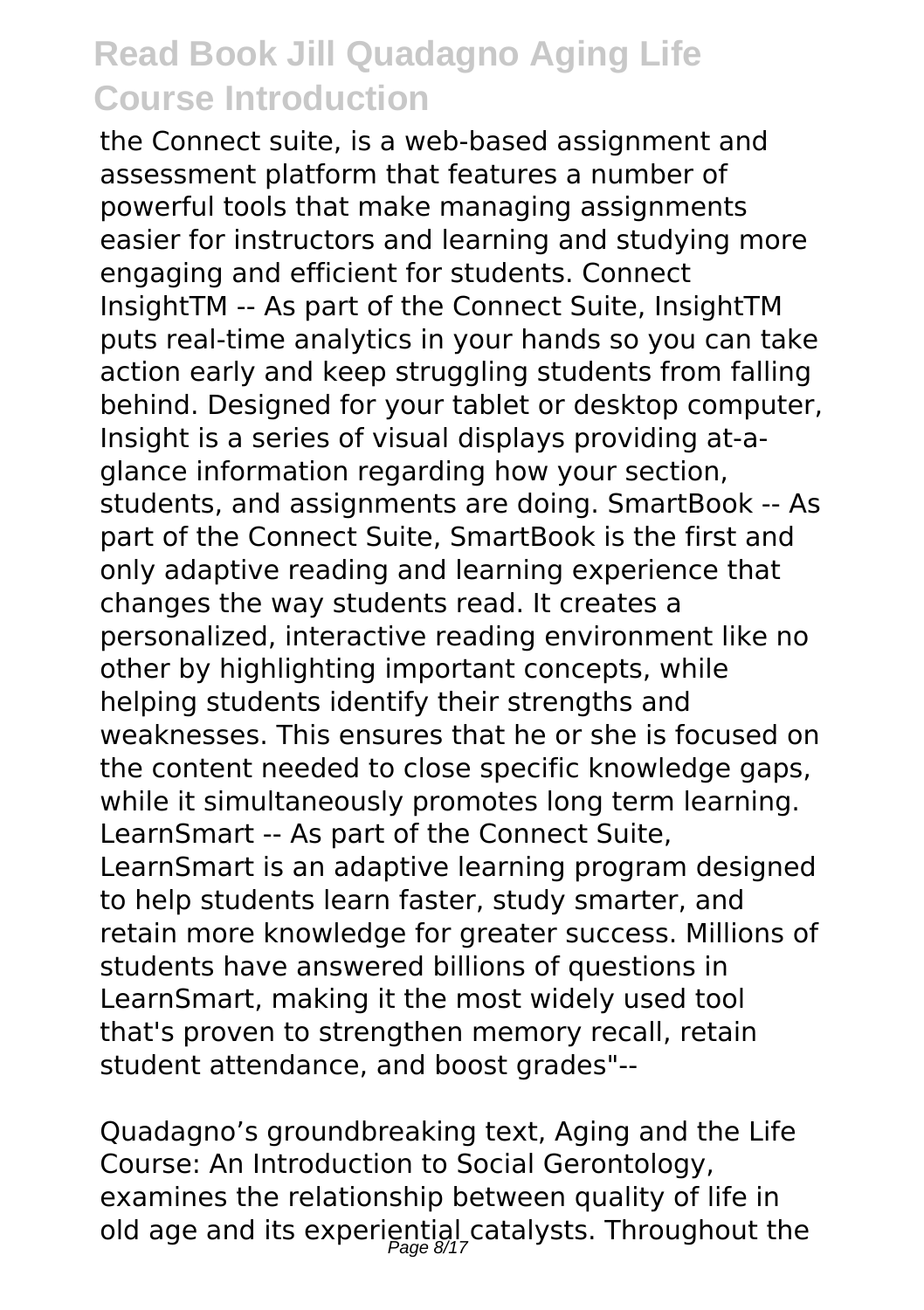text an emphasis is placed on the intersectionality of race, class, gender, and culture, and how these classifications affect quality of life. Students will come away with a broad background for understanding crucial and current policy debates. Digital • Connect®—The Connect Suite effectively engages students in the course so they are better prepared for class, more active in discussion, and achieve better results. Its innovative and adaptive technology addresses a wide variety of student and instructor needs with a rich database of assignable and assessable activities, each attached to learning objectives. Connect, part of the Connect suite, is a web-based assignment and assessment platform that features a number of powerful tools that make managing assignments easier for instructors and learning and studying more engaging and efficient for students. •Connect InsightTM—As part of the Connect Suite, InsightTM puts real-time analytics in your hands so you can take action early and keep struggling students from falling behind. Designed for your tablet or desktop computer, Insight is a series of visual displays providing at-a-glance information regarding how your section, students, and assignments are doing. • SmartBook—As part of the Connect Suite, SmartBook is the first and only adaptive reading and learning experience that changes the way students read. It creates a personalized, interactive reading environment like no other by highlighting important concepts, while helping students identify their strengths and weaknesses. This ensures that he or she is focused on the content needed to close specific knowledge gaps, while it simultaneously promotes long term learning. • LearnSmart—As part of the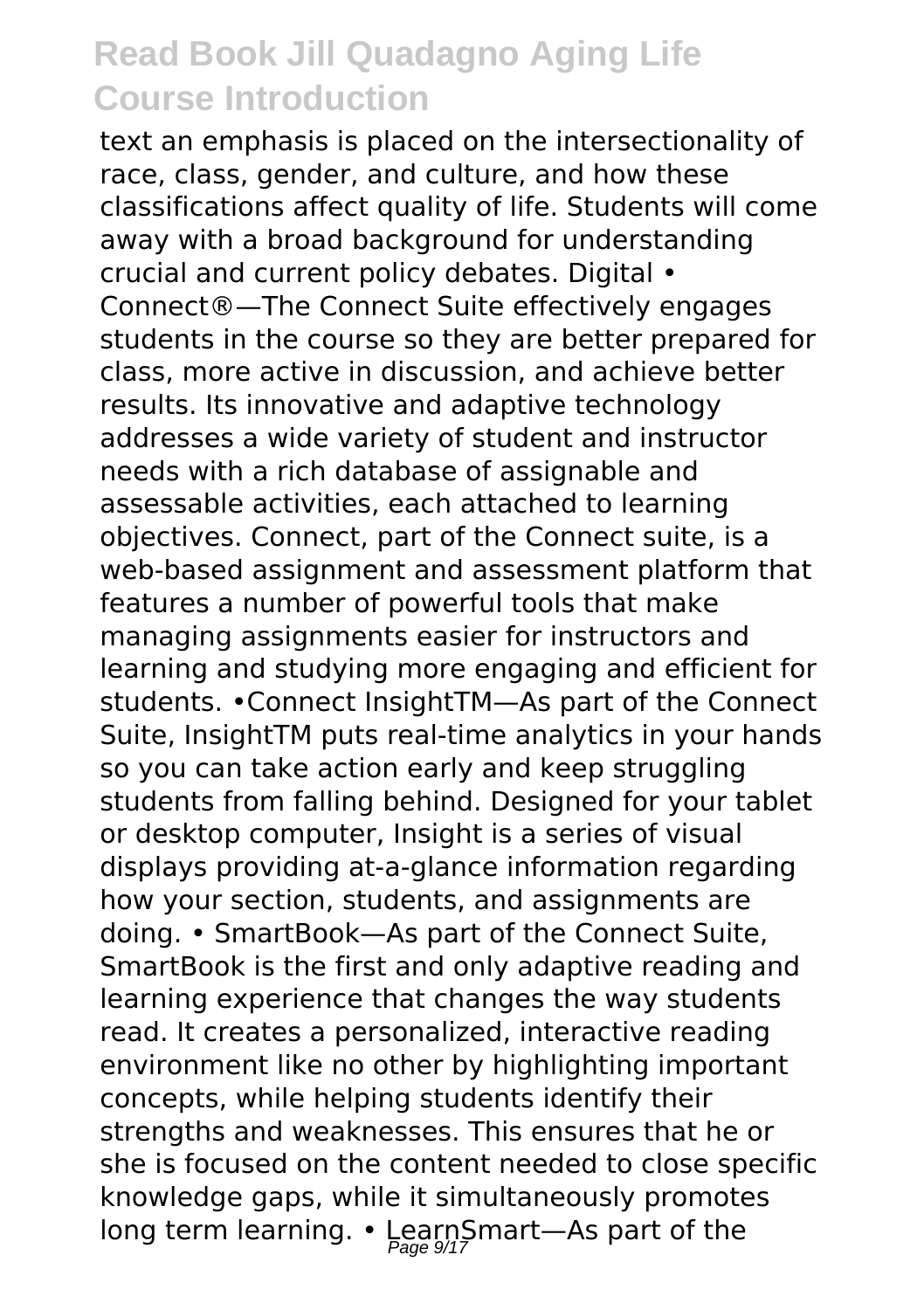Connect Suite, LearnSmart is an adaptive learning program designed to help students learn faster, study smarter, and retain more knowledge for greater success. Millions of students have answered billions of questions in LearnSmart, making it the most widely used tool that's proven to strengthen memory recall, retain student attendance, and boost grades.

The scientific study of aging is a relatively nascent field of inquiry. Although philosophic and literary reflections on what it means to grow older appear in the earliest historical records, the systematic study of aging began in earnest about a century ago. Scholarly interest in the topichas accelerated in recent decades, due in part to rapid population aging in developed nations. As a result, the study of aging has been incorporated into many disciplines, emphasizing concepts, theories, and methods to elucidate the antecedents and consequences of growing older. Although each discipline has key concepts and empirical generalizations about aging, there is little agreement across disciplines about the intellectual core of gerontology. Each discipline brings its own intellectual heritage and perspective to the study of aging, but the question posed by authorKen Ferraro is whether there is an emergent perspective or way of thinking about aging that transcends the disciplines. Biologists, psychologists, and sociologists may claim an interest in gerontology, but do they have a common image of aging or a set of principles to guide their research? Do theyshare a paradigm - a fundamental image of aging-that incorporates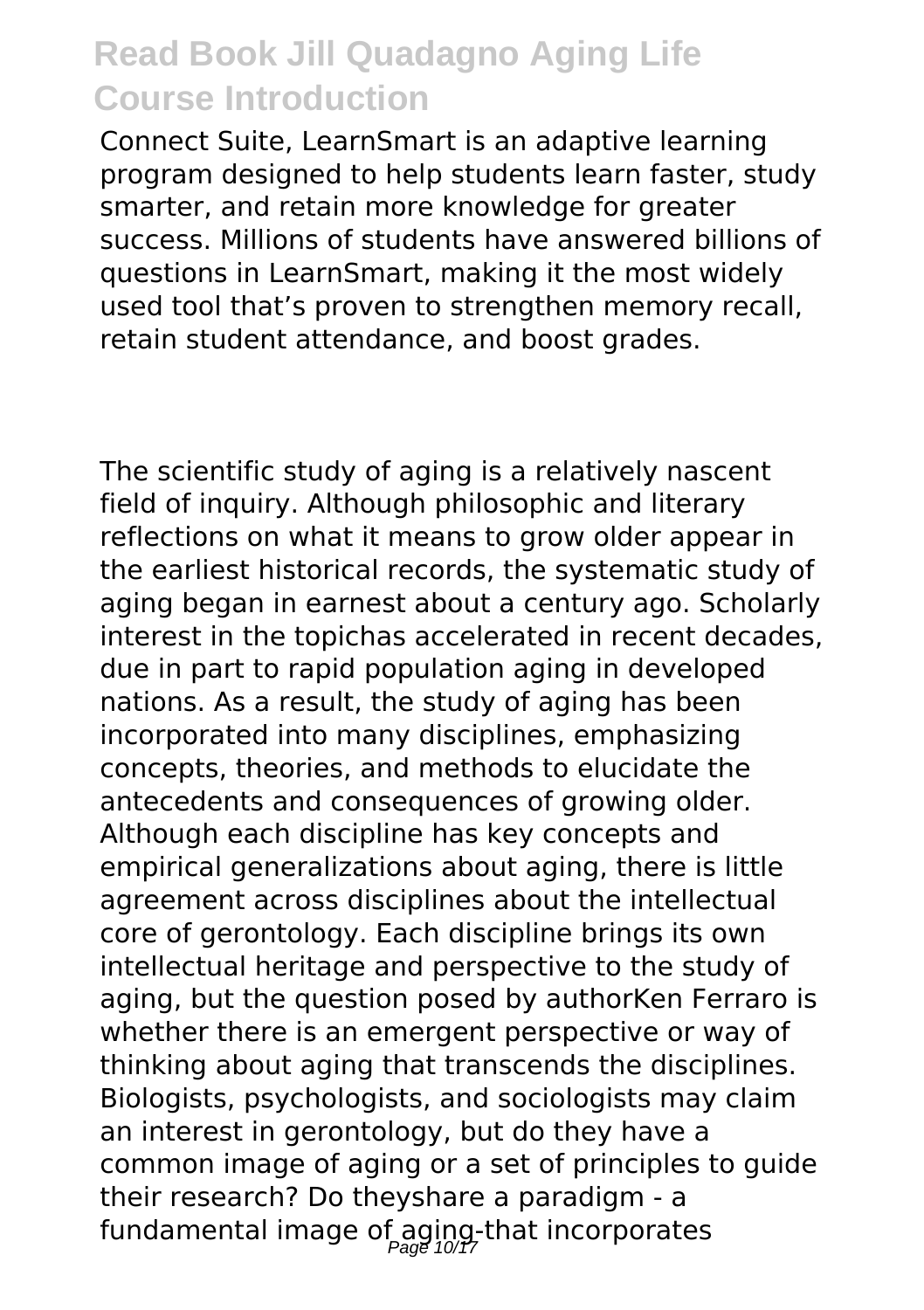concepts and empirical generalizations from multiple disciplines? And when disciplinary approaches to gerontology clash, which approach or conceptualization of aging is likely to emerge as part of the paradigm?Although biologists, psychologists, and social scientists share an interest in the study of aging, they are distinctive in how they conduct their research. The Gerontological Imagination provides an integrative paradigm of aging that makes it the first book to identify intellectual common groundamong scholars studying aging. Ferraro identifies an underlying set of principles that constitute a paradigm for the study of aging: causality, life course analysis, multifaceted change, heterogeneity, accumulation processes, and ageism. The proposed paradigm provides an efficient way to identifyand interpret essential ideas, findings, models, and theories across multiple disciplines that study aging.

Quadagno's groundbreaking text, Aging and the Life Course: An Introduction to Social Gerontology, examines the relationship between quality of life in old age and its experiential catalysts. Throughout the text an emphasis is placed on the intersectionality of race, class, gender, and culture, and how these classifications affect quality of life. Students will come away with a broad background for understanding crucial and current policy debates. Digital • Connect®—The Connect Suite effectively engages students in the course so they are better prepared for class, more active in discussion, and achieve better results. Its innovative and adaptive technology addresses a wide variety of student and instructor needs with a rich database of assignable and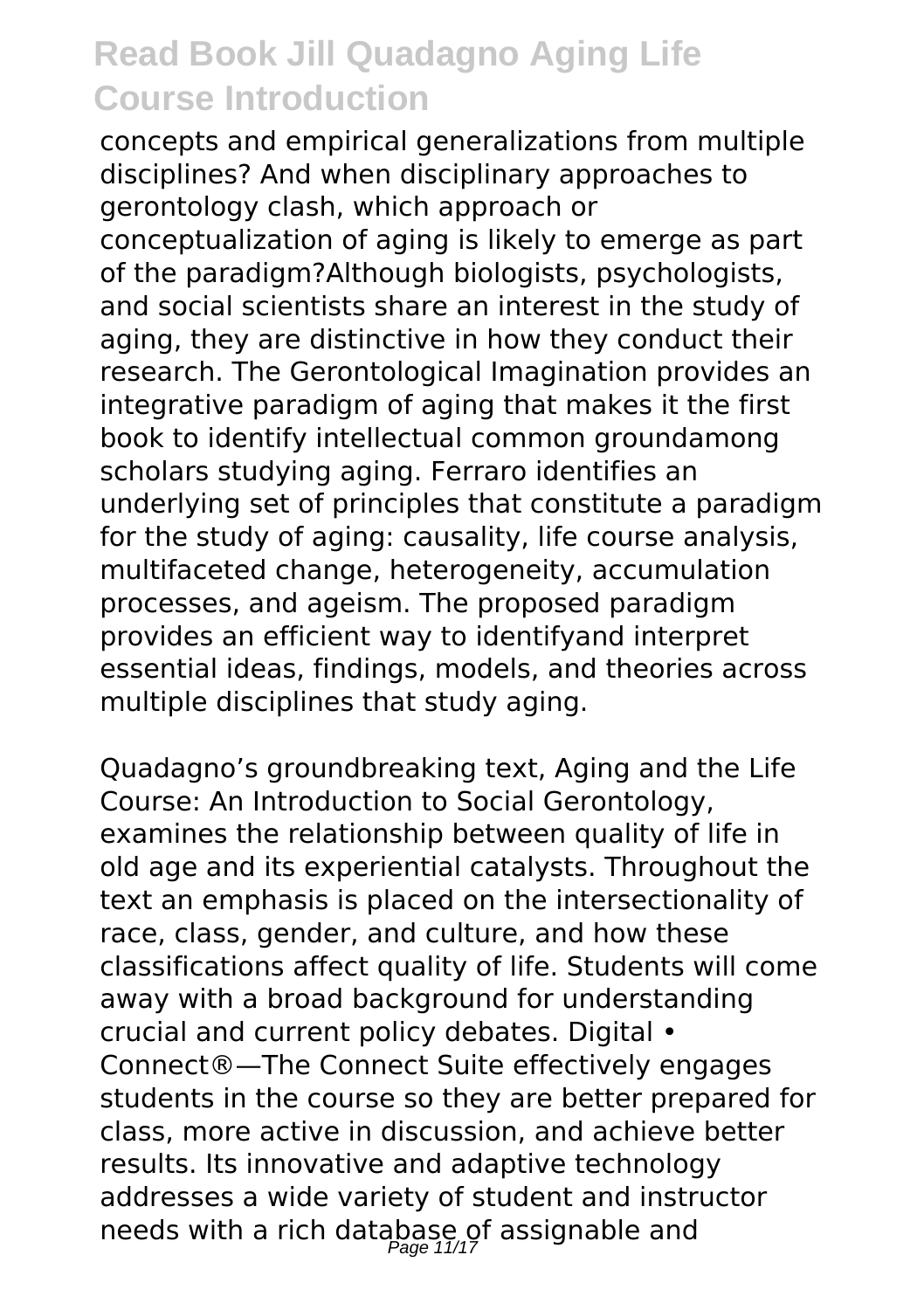assessable activities, each attached to learning objectives. Connect, part of the Connect suite, is a web-based assignment and assessment platform that features a number of powerful tools that make managing assignments easier for instructors and learning and studying more engaging and efficient for students. •Connect InsightTM—As part of the Connect Suite, InsightTM puts real-time analytics in your hands so you can take action early and keep struggling students from falling behind. Designed for your tablet or desktop computer, Insight is a series of visual displays providing at-a-glance information regarding how your section, students, and assignments are doing. • SmartBook—As part of the Connect Suite, SmartBook is the first and only adaptive reading and learning experience that changes the way students read. It creates a personalized, interactive reading environment like no other by highlighting important concepts, while helping students identify their strengths and weaknesses. This ensures that he or she is focused on the content needed to close specific knowledge gaps, while it simultaneously promotes long term learning. • LearnSmart—As part of the Connect Suite, LearnSmart is an adaptive learning program designed to help students learn faster, study smarter, and retain more knowledge for greater success. Millions of students have answered billions of questions in LearnSmart, making it the most widely used tool that's proven to strengthen memory recall, retain student attendance, and boost grades.

The dominant narratives of both science and popular culture typically define aging and human development as self-contained individual matters,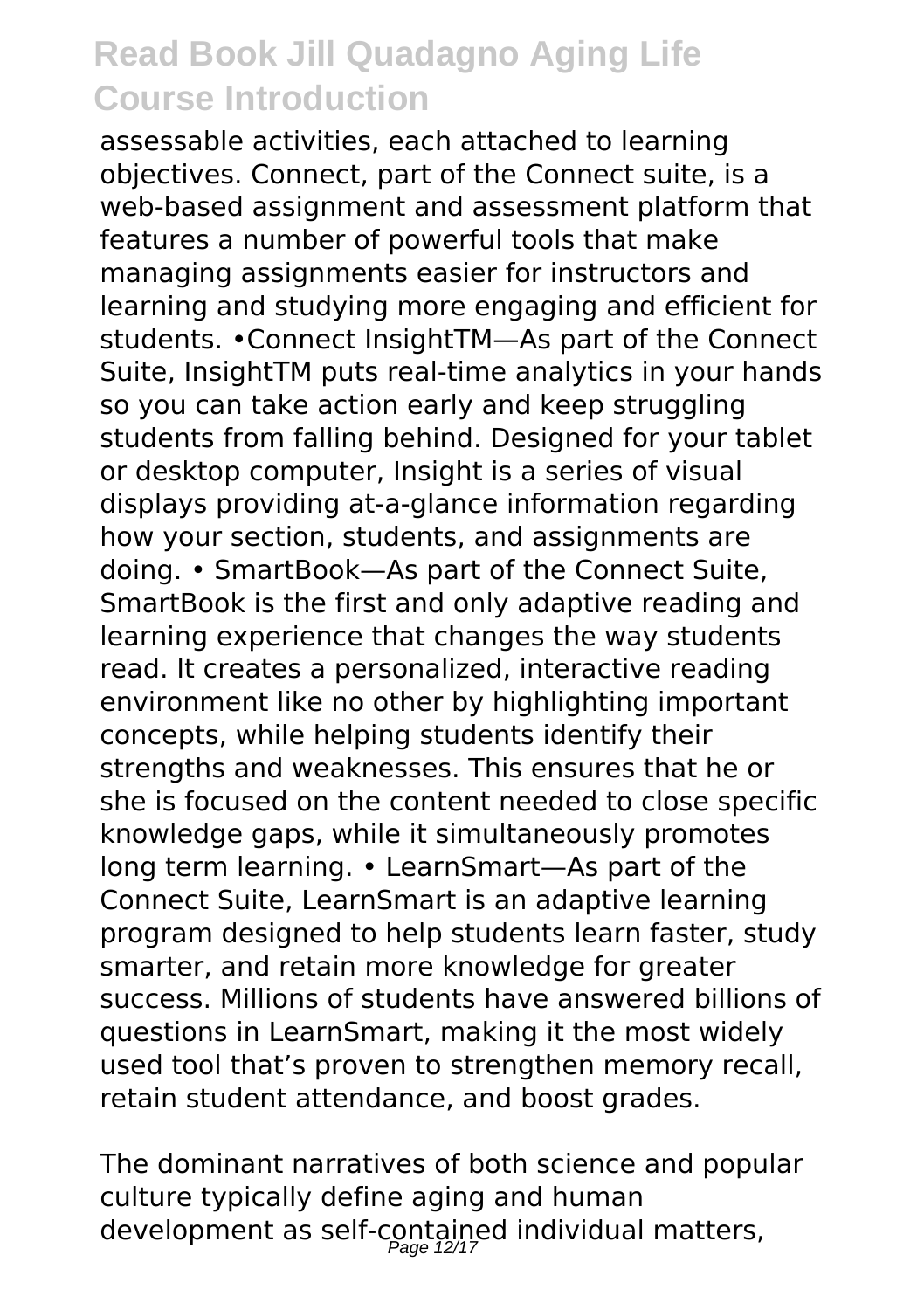failing to recognize the degree to which they are shaped by experiential and contextual contingencies. Our understandings of age are thereby "boxed in" and constricted by assumptions of "normality" and naturalness that limit our capacities to explore possible alternative experiences of development and aging, and the conditions – both individual and social – that might foster such experiences. Combining foundational principles of critical social science with recent breakthroughs in research across disciplines ranging from biology to economics, this book offers a scientifically and humanly expanded landscape for apprehending the life course. Rejecting familiar but false dichotomies such as "nature vs. nurture" and "structure vs. agency", it clarifies the organismic fundamentals that make the actual content of experience so centrally important in age and development, and it also explores why attention to these fundamentals has been so resisted in studies of individuals and individual change, and in policy and practice as well. In presenting the basic principles and reviewing the current state of knowledge, Dale Dannefer introduces multi-levelled social processes that shape human development and aging over the life course and age as a cultural phenomenon – organizing his approach around three key frontiers of inquiry that each invite a vigorous exercise of sociological imagination: the Social-Structural Frontier, the Biosocial Frontier and the Critical-Reflexive Frontier.

This first hand report on the work of nurses and other caregivers in a nursing home is set powerfully in the context of wider political, economic, and cultural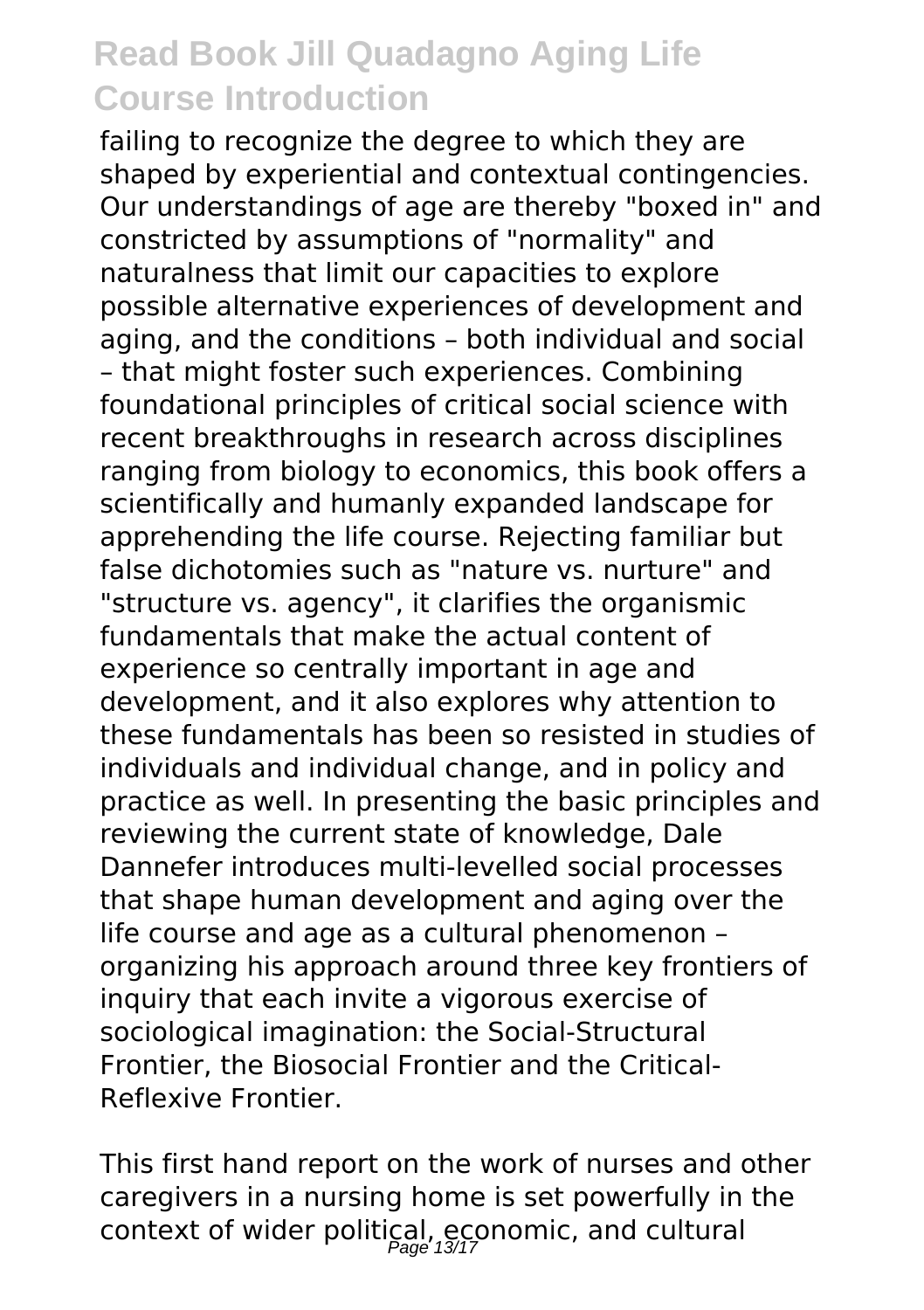forces that shape and constrain the quality of care for America's elderly. Diamond demonstrates in a compelling way the price that business-as-usual policies extract from the elderly as well as those whose work it is to care for them. In a society in which some two million people live in 16,000 nursing homes, with their numbers escalating daily, this thought-provoking work demands immediate and widespread attention. "[An] unnerving portrait of what it's like to work and live in a nursing home. . . . By giving voice to so many unheard residents and workers Diamond has performed an important service for us all."—Diane Cole, New York Newsday "With Making Gray Gold, Timothy Diamond describes the commodification of long-term care in the most vivid representation in a decade of round-the-clock institutional life. . . . A personal addition to the troublingly impersonal national debate over healthcare reform."—Madonna Harrington Meyer, Contemporary Sociology

Jill Quadagno's groundbreaking text is the first to take a life course perspective, which examines the relationship between the quality of one's life in old age and one¿s experiences, earlier choices, opportunities, and constraints. (Note especially Chapter 8, "Adult Development and Life Course Transitions".) The text gives students a broad background for understanding current policy debates through a distinctive chapter entitled "Old Age and the Welfare State," and through boxed essays in every chapter called "An Issue for Public Policy." The text integrates coverage of topics and issues pertaining to race, class, gender, and culture.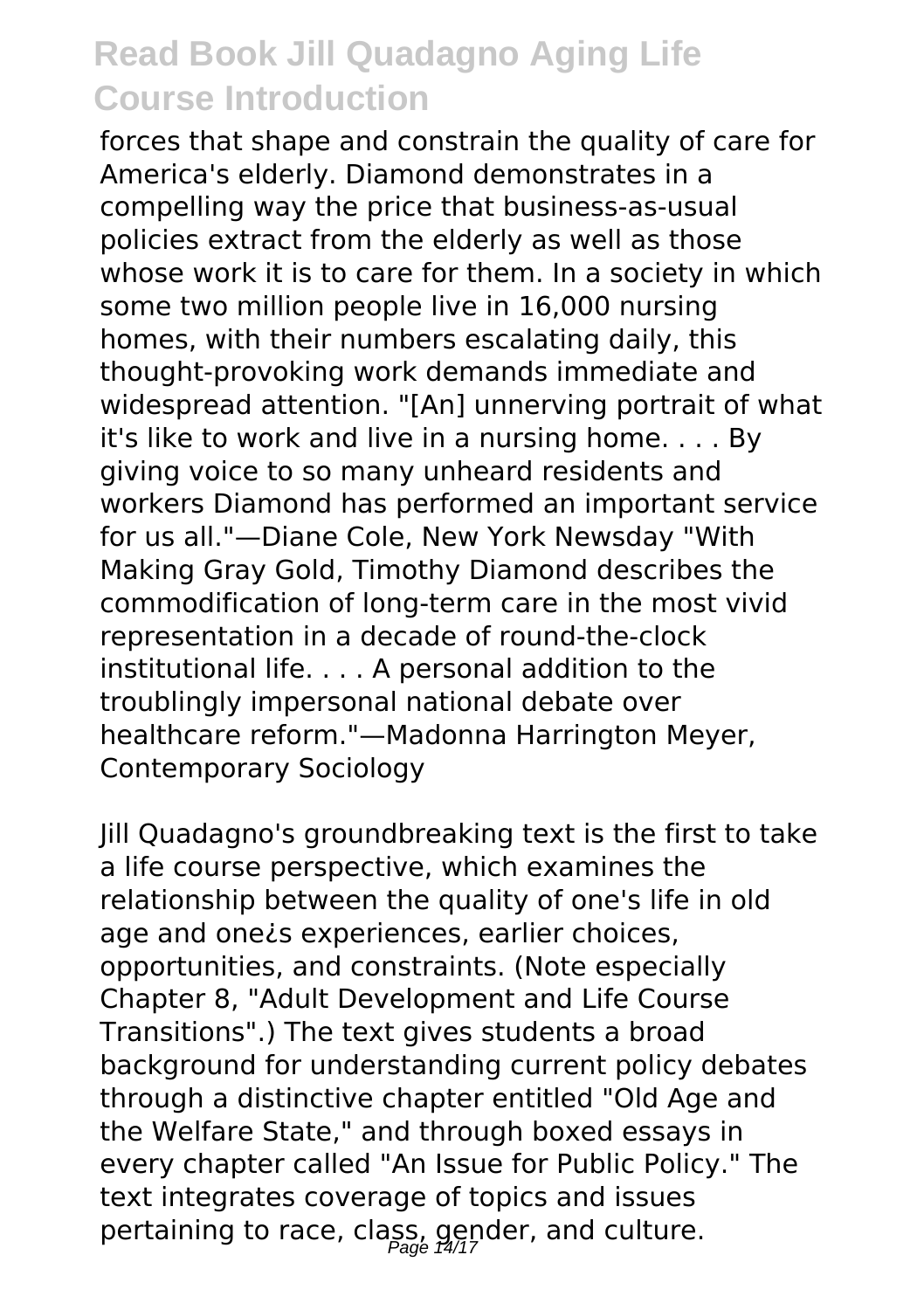Thirty years after Lyndon Johnson declared a War on Poverty, the United States still lags behind most Western democracies in national welfare systems, lacking such basic programs as national health insurance and child care support. Some critics have explained the failure of social programs by citing our tradition of individual freedom and libertarian values, while others point to weaknesses within the working class. In The Color of Welfare, Jill Quadagno takes exception to these claims, placing race at the center of the "American Dilemma," as Swedish economist Gunnar Myrdal did half a century ago. The "American creed" of liberty, justice, and equality clashed with a history of active racial discrimination, says Quadagno. It is racism that has undermined the War on Poverty, and America must come to terms with this history if there is to be any hope of addressing welfare reform today. From Reconstruction to Lyndon Johnson and beyond, Quadagno reveals how American social policy has continually foundered on issues of race. Drawing on extensive primary research, Quadagno shows, for instance, how Roosevelt, in need of support from southern congressmen, excluded African Americans from the core programs of the Social Security Act. Turning to Lyndon Johnson's "unconditional war on poverty," she contends that though anti-poverty programs for job training, community action, health care, housing, and education have accomplished much, they have not been fully realized because they became inextricably intertwined with the civil rights movement of the 1960s, which triggered a white backlash. Job training programs, for instance, became affirmative action programs, programs to improve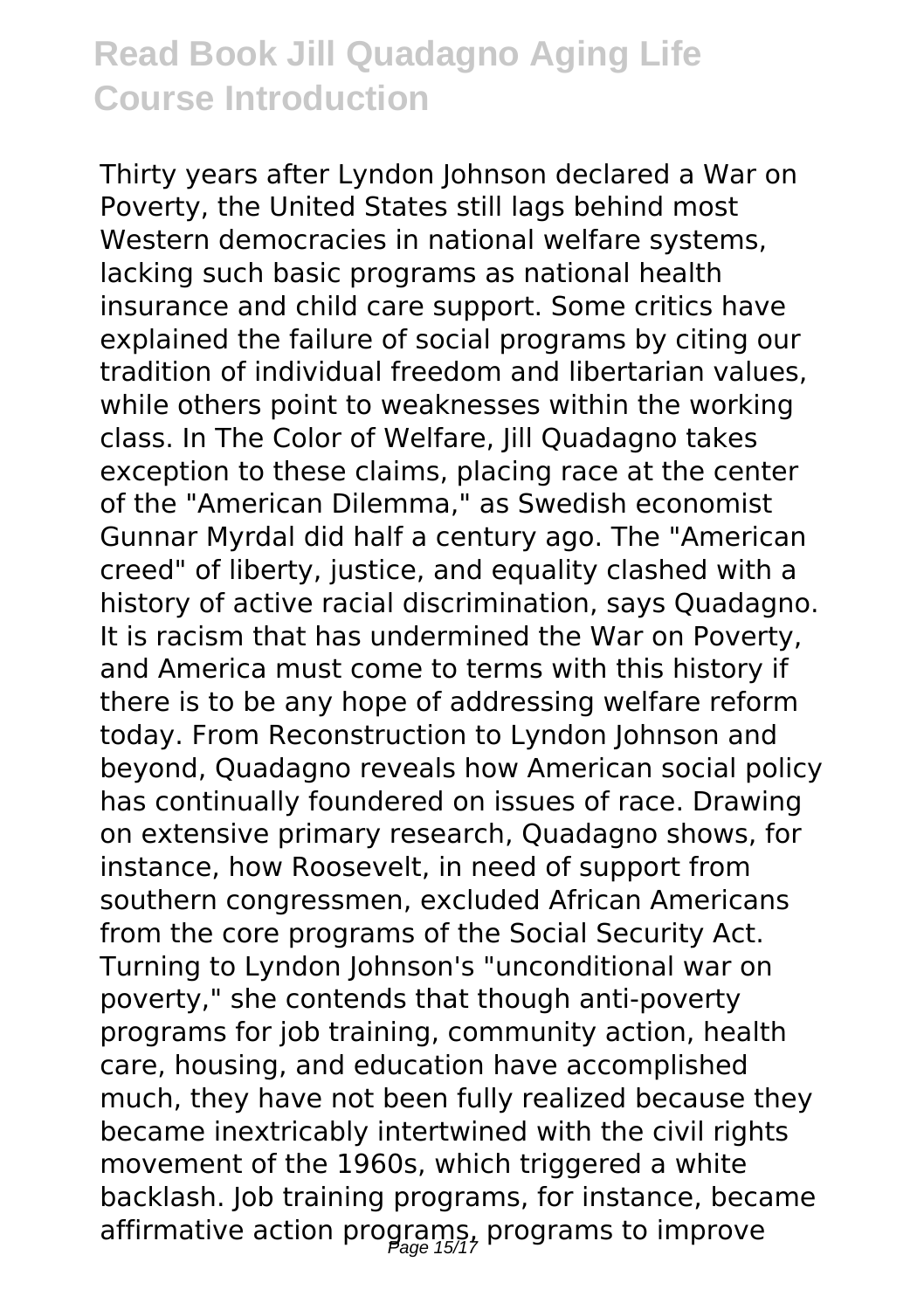housing became programs to integrate housing, programs that began as community action to upgrade the quality of life in the cities were taken over by local civil rights groups. This shift of emphasis eventually alienated white, working-class Americans, who had some of the same needs--for health care, subsidized housing, and job training opportunities--but who got very little from these programs. At the same time, affirmative action clashed openly with organized labor, and equal housing raised protests from the white suburban middle-class, who didn't want their neighborhoods integrated. Quadagno shows that Nixon, who initially supported many of Johnson's programs, eventually caught on that the white middle class was disenchanted. He realized that his grand plan for welfare reform, the Family Assistance Plan, threatened to undermine wages in the South and alienate the Republican party's new constituency--white, southern Democrats--and therefore dropped it. In the 1960s, the United States embarked on a journey to resolve the "American dilemma." Yet instead of finally instituting full democratic rights for all its citizens, the policies enacted in that turbulent decade failed dismally. The Color of Welfare reveals the root cause of this failure--the inability to address racial inequality.

Critical Gerontology Comes of Age reflects on how baby boomers, caretakers, and health professionals are perceiving and adapting to historical, social, political, and cultural changes that call into question prior assumptions about aging and life progression. Through an exploration of earlier and later-life stages and the dynamic changes in intergenerational